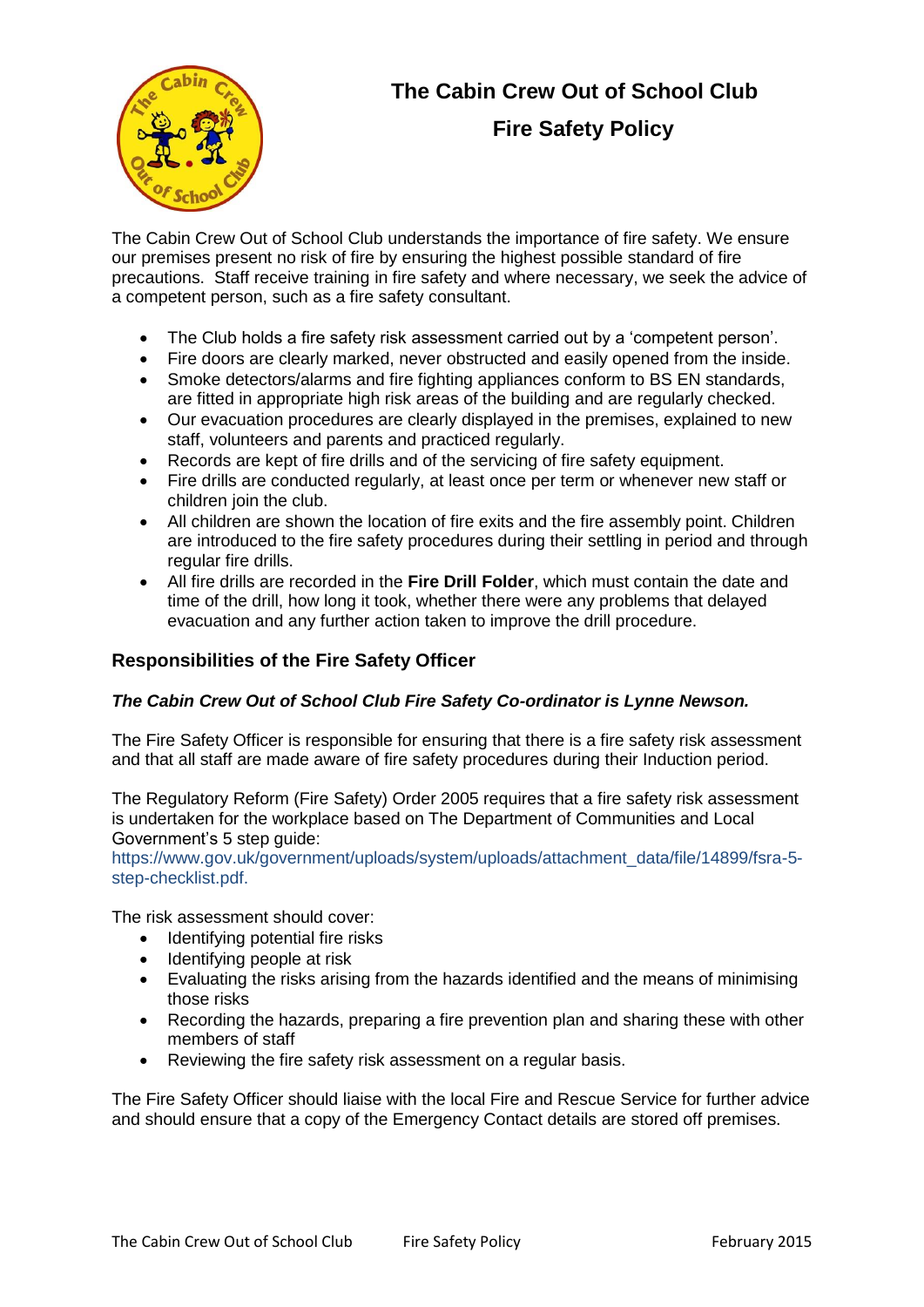### **Emergency Evacuation Procedure**

In the event of an emergency, our primary concern will be to ensure that both children and staff are kept safe. If it is necessary to evacuate the Club, the Emergency Evacuation Procedure (attached) will be followed.

| This policy was adopted by The Cabin Crew<br>Out of School Club. | Date: 13th February 2015 |
|------------------------------------------------------------------|--------------------------|
| To be reviewed:                                                  | Signed:                  |
| Annually                                                         | Heather Osborn           |
| Name of signatory:                                               | Role of signatory:       |
| <b>Heather Osborn</b>                                            | Manager                  |

Written in accordance with the *Statutory Framework for the Early Years Foundation Stage (2017): Safeguarding and Welfare Requirements: Safety and suitability of premises, environment and equipment*

*[3.55]*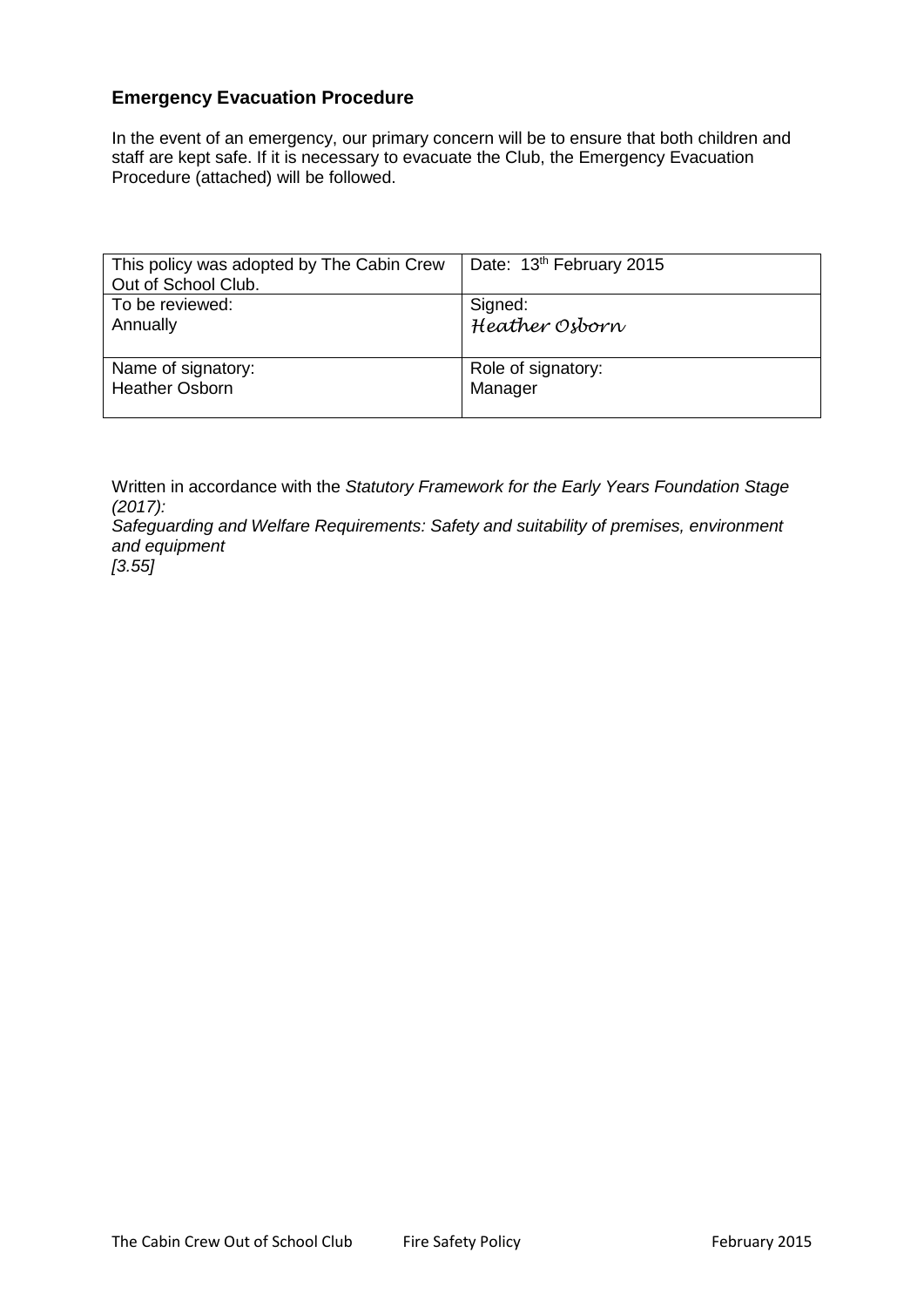

**The Cabin Crew Out of School Club Emergency Evacuation In the Event of a Fire**

**In case of an emergency:**

- **A member of staff will raise the alarm (by pressing the call point or shouting fire) and call the emergency services from the club phone or a staff mobile.**
- **The children will be escorted out of the building using the nearest exit and assemble at the designated assembly point (Forest School area).**
- **No attempt will be made to collect personal belongings or to re-enter the building after evacuation.**
- **The staff member on 'book' duty will collect the session register and the bag containing the Children's and staffs contact details, walkie talkie, torch, pen and mobile phone.**
- **The Playleader is responsible for checking their room is empty and for closing all accessible doors to prevent the spread of fire, as long as they are not putting themselves at risk.**
- **The register will be checked and all children and staff accounted for. If any person is missing from the register the emergency services will be informed immediately.**
- **A member of staff should remain near the car park gate (if safe) to explain to or divert parents.**
- **If the register is not available, the Manager will use the emergency contacts list (which is kept off premises) to contact parents/carers.**